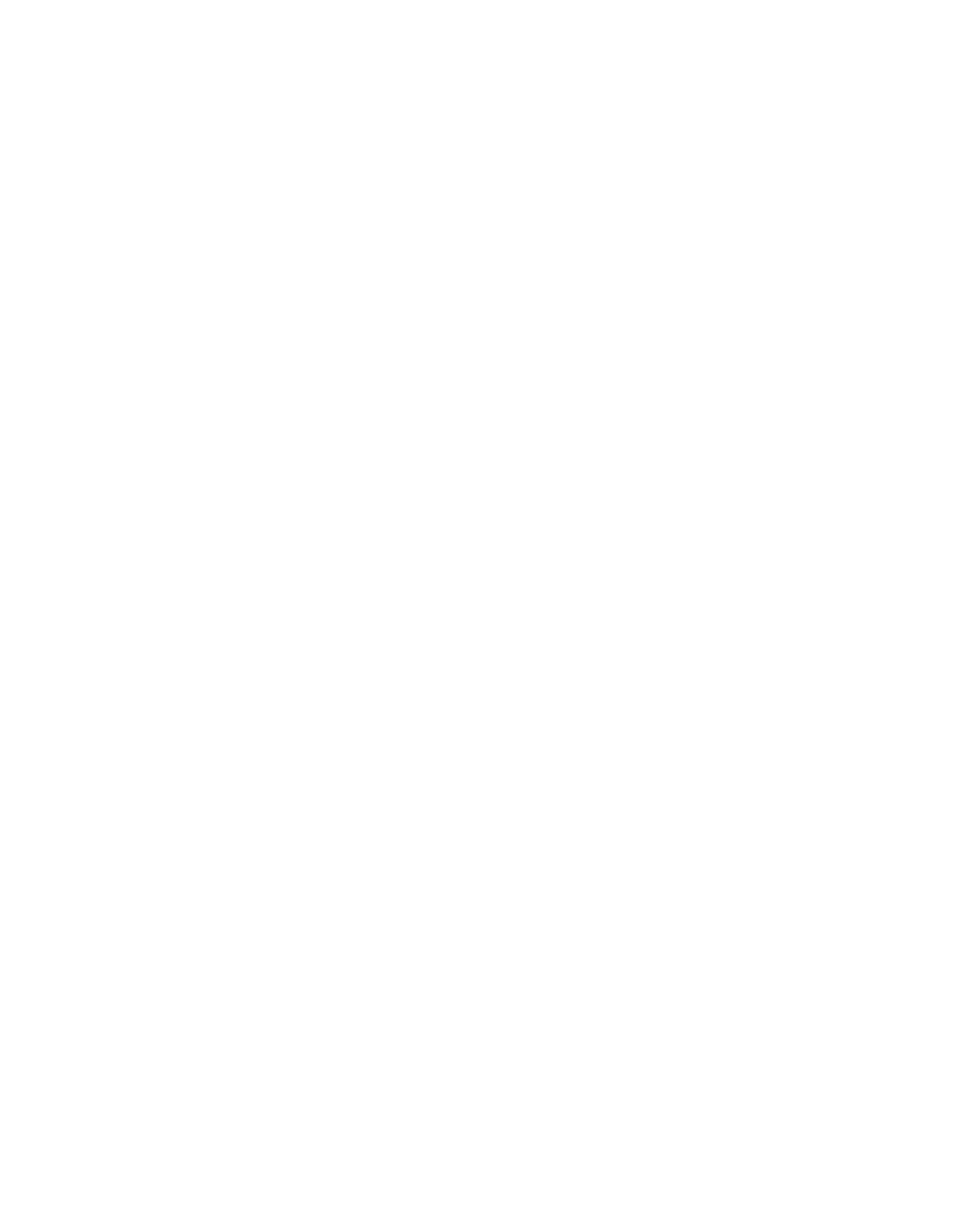## **HOUSE BILL 1986** \_\_\_\_\_\_\_\_\_\_\_\_\_\_\_\_\_\_\_\_\_\_\_\_\_\_\_\_\_\_\_\_\_\_\_\_\_\_\_\_\_\_\_\_\_\_\_

\_\_\_\_\_\_\_\_\_\_\_\_\_\_\_\_\_\_\_\_\_\_\_\_\_\_\_\_\_\_\_\_\_\_\_\_\_\_\_\_\_\_\_\_\_\_\_

Passed Legislature - 1991 Regular Session

#### **State of Washington 52nd Legislature 1991 Regular Session**

**By** Representatives Leonard, Cooper, Prentice, Ferguson, Sprenkle, Winsley, Appelwick, Braddock, Moyer, Locke, Paris, R. King, Wang, Valle, Ludwig, Kremen, Jacobsen, Dellwo, Holland, Inslee, H. Myers, Van Luven, O'Brien, Spanel, Mitchell, Brekke and Rasmussen.

Read first time February 18, 1991. Referred to Committee on Human Services.

1 AN ACT Relating to protection and advocacy of the rights of 2 developmentally disabled persons; and adding a new section to chapter 3 71A.10 RCW.

4 BE IT ENACTED BY THE LEGISLATURE OF THE STATE OF WASHINGTON:

5 NEW SECTION. **Sec. 1.** A new section is added to chapter 71A.10 RCW 6 to read as follows:

 (1) The governor shall designate an agency to implement a program for the protection and advocacy of the rights of persons with developmental disabilities pursuant to the developmentally disabled assistance and bill of rights act, 89 Stat. 486; 42 U.S.C. Secs. 6000- 6083 (1975), (as amended). The designated agency shall have the authority to pursue legal, administrative, and other appropriate remedies to protect the rights of the developmentally disabled and to investigate allegations of abuse and neglect. The designated agency shall be independent of any state agency that provides treatment or